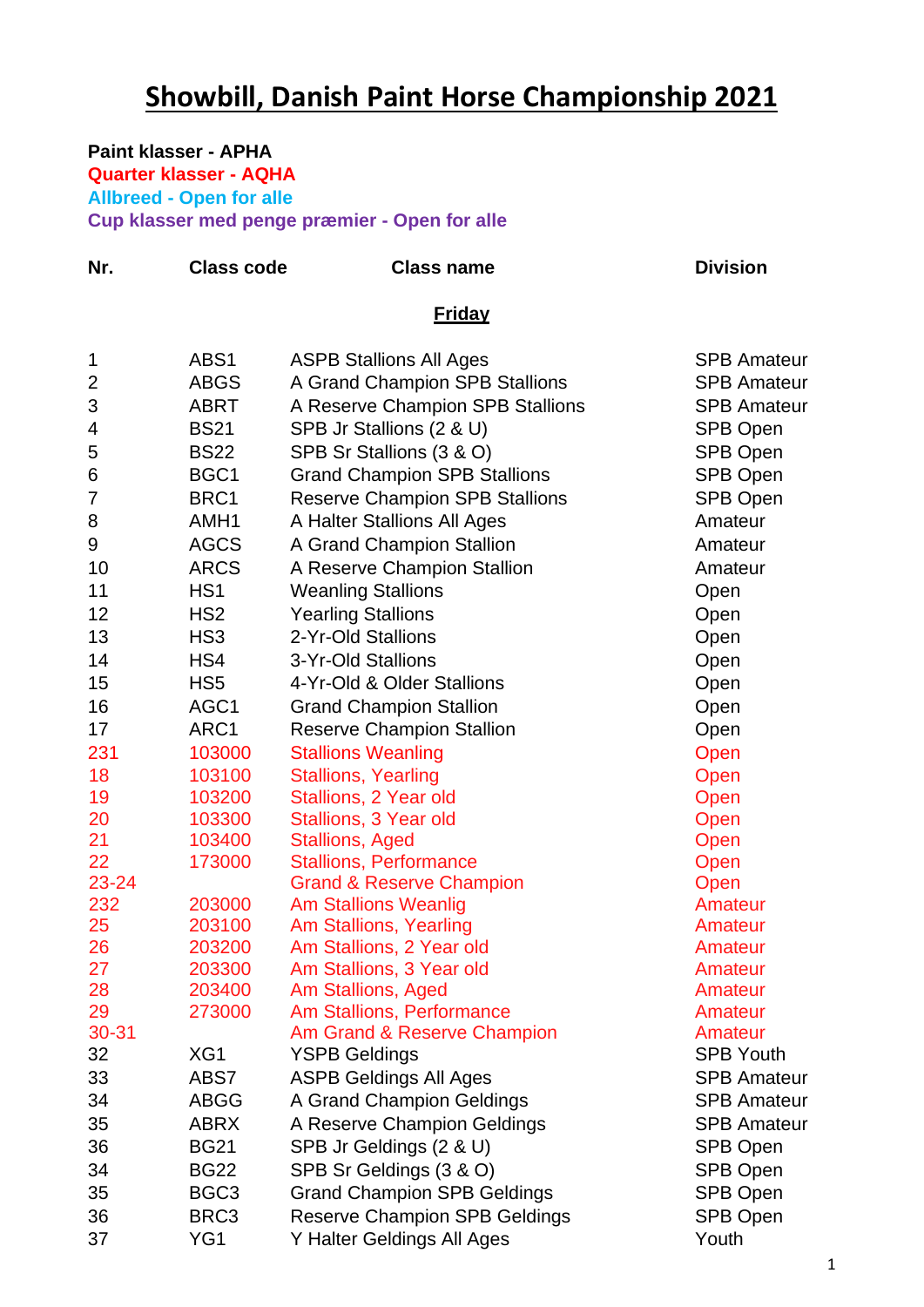| 38        | AMH7             | A Halter Geldings All Ages          | Amateur            |
|-----------|------------------|-------------------------------------|--------------------|
| 39        | <b>AGCG</b>      | A Grand Champion Gelding            | Amateur            |
| 40        | <b>ARCG</b>      | A Reserve Champion Gelding          | Amateur            |
| 41        | HG <sub>6</sub>  | Yearling & 2-Yr-Old Geldings        | Open               |
| 42        | HG <sub>9</sub>  | 3-Yr, 4-Yr-Old & Older Geldings     | Open               |
| 43        | AGC <sub>3</sub> | <b>Grand Champion Gelding</b>       | Open               |
| 44        | ARC3             | <b>Reserve Champion Gelding</b>     | Open               |
| 45        | 107400           | <b>Geldings, Yearling</b>           | Open               |
| 46        | 107500           | Geldings, 2 Year old                | Open               |
| 47        | 107600           | Geldings, 3 Year old                | Open               |
| 48        | 107700           | Geldings, Aged                      | Open               |
| 49        | 177000           | Geldings, Performance               | Open               |
| $50 - 51$ |                  | <b>Grand &amp; Reserve Champion</b> | Open               |
| 52        | 207400           | Am Geldings, Yearling               | Amateur            |
| 53        | 207500           | Am Geldings, 2 Year old             | Amateur            |
| 54        | 207600           | Am Geldings, 3 Year old             | Amateur            |
| 55        | 207700           | Am Geldings, Aged                   | Amateur            |
| 56        | 277000           | Am Geldings, Performance            | Amateur            |
| 57        |                  | Am Grand & Reserve Champion         | Amateur            |
| 58        | 407400           | Y Geldings, Yearling                | Youth              |
| 59        | 407500           | Y Geldings, 2 Year Old              | Youth              |
| 60        | 407600           | Y Geldings, 3 Year Old              | Youth              |
| 61        | 407700           | Y Geldings, Aged                    | Youth              |
| 62        | 477000           | Y Performance Halter Geldings       | Youth              |
| 63-64     |                  | Y Grand & Reserve Champion Gelding  | Youth              |
| 65        | XM1              | <b>YSPB Mares SPB</b>               | Youth              |
| 66        | ABS4             | <b>ASPB Mares All Ages</b>          | <b>SPB Amateur</b> |
| 67        | <b>ABGM</b>      | A Grand Champion Mares              | <b>SPB Amateur</b> |
| 68        | <b>ABRM</b>      | A Reserve Champion Mares            | <b>SPB Amateur</b> |
| 69        | <b>BM21</b>      | SPB Jr Mares (2 & U)                | SPB Open           |
| 70        | <b>BM22</b>      | SPB Sr Mares (3 & O)                | <b>SPB Open</b>    |
| 71        | BGC <sub>2</sub> | <b>Grand Champion SPB Mares</b>     | SPB Open           |
| 72        | BRC <sub>2</sub> | <b>Reserve Champion SPB Mares</b>   | <b>SPB Open</b>    |
| 73        | YM1              | Y Halter Mares All Ages             | Youth              |
| 74        | AMH4             | A Halter Mares All Ages             | Amateur            |
| 75        | <b>AGCM</b>      |                                     | Amateur            |
| 76        | <b>ARCM</b>      | A Grand Champion Mare               | Amateur            |
|           |                  | A Reserve Champion Mare             |                    |
| 77        | HM <sub>1</sub>  | <b>Weanling mares</b>               | Open               |
| 78        | HM <sub>2</sub>  | <b>Yearling Mares</b>               | Open               |
| 79        | HM <sub>3</sub>  | 2-Yr-Old Mares                      | Open               |
| 80        | HM4              | 3-Yr-Old Mares                      | Open               |
| 81        | HM <sub>5</sub>  | 4-Yr-Old & Older Mares              | Open               |
| 82        | AGC <sub>2</sub> | <b>Grand Champion Mare</b>          | Open               |
| 83        | ARC <sub>2</sub> | <b>Reserve Champion Mare</b>        | Open               |
| 233       | 105300           | <b>Mares Weanling</b>               | Open               |
| 84        | 105400           | Mares, Yearling                     | Open               |
| 85        | 105500           | Mares, 2 Year old                   | Open               |
| 86        | 105600           | Mares, 3 Year old                   | Open               |
| 87        | 105700           | Mares, Aged                         | Open               |
| 88        | 105800           | <b>Broodmares</b>                   | Open               |
| 89        | 175000           | Mares, Performance                  | Open               |
| 90        |                  | <b>Grand &amp; Reserve Champion</b> | Open               |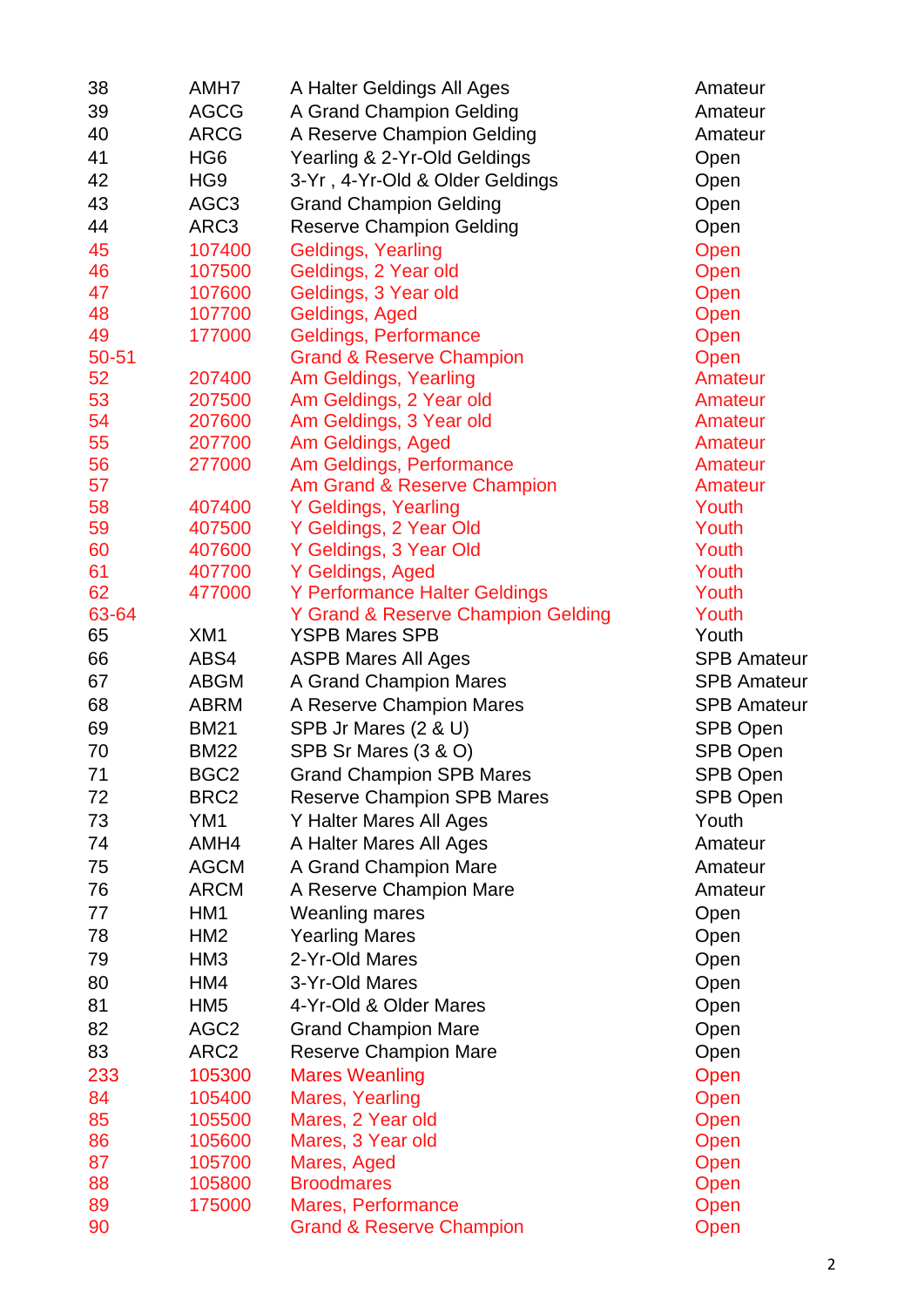| 234     | 205300           | <b>Am Mares Weanling</b>                            | Open                 |
|---------|------------------|-----------------------------------------------------|----------------------|
| 91      | 205400           | Am Mares, Yearling                                  | Amateur              |
| 92      | 205500           | Am Mares, 2 Year old                                | Amateur              |
| 93      | 205600           | Am Mares, 3 Year old                                | Amateur              |
| 94      | 205700           | Am Mares, Aged                                      | Amateur              |
| 95      | 275000           | Am Mares, Performance                               | Amateur              |
| 96-97   |                  | Am Grand & Reserve Champion                         | Amateur              |
| 98      | 405400           | Y Mares, Yearling                                   | Youth                |
| 99      | 405500           | Y Mares, 2 Year Old                                 | Youth                |
| 100     | 405600           | Y Mares, 3 Year Old                                 | Youth                |
| 101     | 405700           | Y Mares, Aged                                       | Youth                |
| 102     | 475000           | Y Mares, Performance Halter                         | Youth                |
| 103-104 |                  | <b>Y Grand &amp; Reserve Champion</b>               | Youth                |
| 105     | <b>OCC</b>       | Overo Color, One Year&Older&All Sexes               | Open                 |
| 106     | <b>TCC</b>       | Tobiano Color, One Year&Older&All Sexes             | Open                 |
| 107     | <b>PHCDK</b>     | <b>PHCDK Kåring</b>                                 | Open                 |
|         |                  | Pause                                               |                      |
| 108     | <b>ABSMS</b>     | <b>Showmanship All Ages</b>                         | <b>All Breed</b>     |
|         |                  | <b>Combined Regular and Solid Youth Showmanship</b> |                      |
| 109     | XSH1             | SPB Showmanship 18 & Under SPB                      | Youth                |
| 110     | YSH1Y            | Showmanship 18 & Under                              | Youth                |
| 111     | AWT1             | Amateur WT Showmanship                              | A Walk Trot          |
|         |                  | Combined Regular and solid Amateur Showmanship      |                      |
| 112     | ASH1             | A Showmanship All Ages                              | Amateur              |
| 113     | <b>ABSH</b>      | <b>ASPB Showmanship at Halter</b>                   | <b>SPB Amateur</b>   |
| 114     | 212000           | Showmanship, Amateur                                | Amateur              |
| 115     | 412000           | <b>Youth Showmanship All Ages</b>                   |                      |
| 116     | <b>SMSCUP</b>    | Showmanship cup                                     | <b>Allbreed Open</b> |
|         |                  | Pause                                               |                      |
| 117     | YWP1             | Y Western Pleasure 18 & Under                       | Youth                |
| 118     | XWP1             | <b>YSPB Western Pleasure 18 &amp; Under</b>         | <b>SPB Youth</b>     |
| 119     | <b>BGWP</b>      | SPB Green Western Pleasure A.A.                     | SPB Open             |
| 120     | <b>GWP</b>       | Green Western Pleasure All Ages                     | Open                 |
| 121     | AWT <sub>2</sub> | <b>Amateur WT Western Pleasure</b>                  | A Walk Trot          |
| 122     | 142004           | <b>Western Pleasure, L1 Open</b>                    | L1 Open              |
| 123     | 442000           | <b>Western Pleasure, Youth</b>                      | Youth                |
| 124     | WP <sub>2</sub>  | Jr Western Pleasure                                 | Open                 |
| 125     | 142100           | <b>Western Pleasure, Junior</b>                     | Open                 |

## **Lørdag**

| 126                                                  | <b>ABLL</b>      | <b>Yearling and Two Year Old Longe Line</b>          | <b>All Breed</b>      |  |
|------------------------------------------------------|------------------|------------------------------------------------------|-----------------------|--|
|                                                      |                  | <b>Combined Regular and Solid Amateur Longe Line</b> |                       |  |
| 127                                                  | ALL <sub>1</sub> | A Yearling and Two Year Old Longe Line               | Amateur               |  |
| 128                                                  | ABL <sub>2</sub> | A SPB Yearling and Two Year Old LL                   | <b>SPB Amateur</b>    |  |
|                                                      |                  | Combined Regular and Solid Open Longe line           |                       |  |
| 129                                                  | LLN <sub>3</sub> | O Yearling and Two Year Old Longe Line               | Open                  |  |
| 130                                                  | BLL3             | O SPB Yearling and Two Year Old LL                   | <b>SPB Open</b>       |  |
| 131                                                  | <b>ABHWT</b>     | Western Horsemanship All Ages, WT                    | <b>Allb Walk-Trot</b> |  |
| 132                                                  | ABH              | <b>Western Horsemanship All Ages</b>                 | <b>Allbreed</b>       |  |
| <b>Combined Regular and Solid Youth Horsemanship</b> |                  |                                                      |                       |  |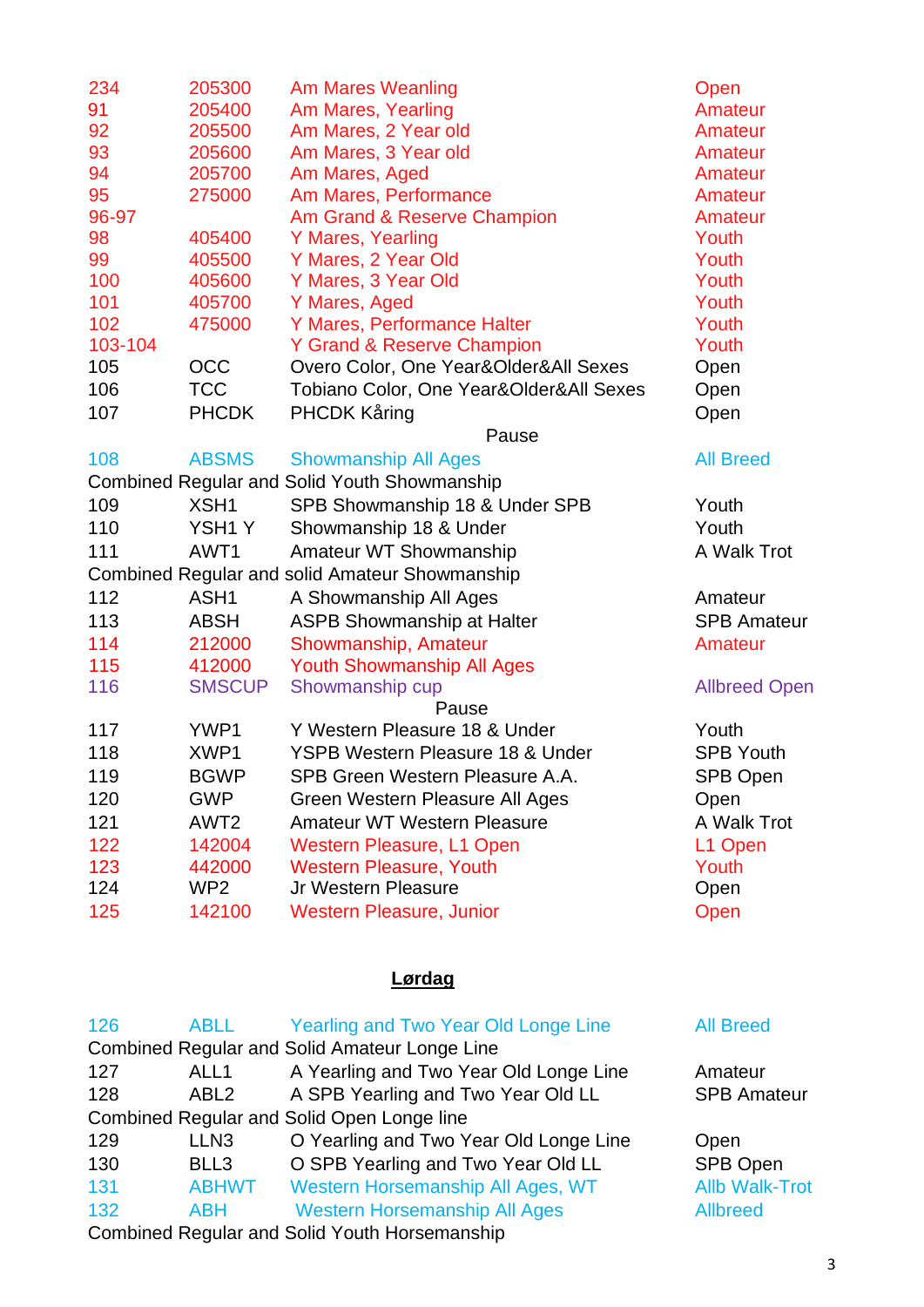| 133                                                       | YH <sub>1</sub>                                     | Y Western Horsemanship 18 & Under                      | Youth                 |  |  |
|-----------------------------------------------------------|-----------------------------------------------------|--------------------------------------------------------|-----------------------|--|--|
| 134                                                       | XH <sub>1</sub>                                     | YSPB Western Horsemanship 18 & Under                   | <b>SPB Youth</b>      |  |  |
| 135                                                       | AWT <sub>3</sub>                                    | Amateur WT Western Horsemanship                        | A Walk Trot           |  |  |
| 136                                                       | NH <sub>1</sub>                                     | NA Western Horsemanship All Ages                       | Novice Amateur        |  |  |
|                                                           |                                                     | <b>Combined Amateur and Solid Western Horsemanship</b> |                       |  |  |
| 137                                                       | AH <sub>1</sub>                                     | A Western Horsemanship All Ages                        | Amateur               |  |  |
| 138                                                       | <b>ABHM</b>                                         | <b>ASPB Western Horsemanship</b>                       | <b>SPB Amateur</b>    |  |  |
| 139                                                       | 240000                                              | Western Horsemanship, Amateur                          | Amateur               |  |  |
| 140                                                       | 440000                                              | Western Horsemanship,                                  | Youth                 |  |  |
|                                                           |                                                     | Pause                                                  |                       |  |  |
| 141                                                       | <b>ABTWT</b>                                        | <b>Trail All Ages, Walk-Trot</b>                       | <b>Allb Walk-Trot</b> |  |  |
| 142                                                       | <b>ALBT</b>                                         | <b>Trail All Ages</b>                                  | <b>Allbreed</b>       |  |  |
| 143                                                       | AWT4                                                | <b>Amateur WT Trail All Ages</b>                       | A Walk Trot           |  |  |
|                                                           |                                                     | <b>Combined Regular and Solid Green Trail Class</b>    |                       |  |  |
| 144                                                       | <b>GTR</b>                                          | <b>Green Trail All Ages</b>                            | Open                  |  |  |
| 145                                                       | <b>BGTR</b>                                         | <b>SPB Green Trail All Ages</b>                        | SPB Open              |  |  |
| 146                                                       | 138004                                              | Trail, L1 Open                                         | L1 Open               |  |  |
|                                                           |                                                     | <b>Combined Regular and Solid Youth Trail Class</b>    |                       |  |  |
| 147                                                       | YT <sub>1</sub>                                     | Y Trail 18 & Under                                     | Youth                 |  |  |
| 148                                                       | XT <sub>1</sub>                                     | YSPB Trail 18 & Under                                  | <b>SPB Youth</b>      |  |  |
| 149                                                       | 438000                                              | <b>Trail, Youth</b>                                    | Youth                 |  |  |
| 150                                                       | NT <sub>1</sub>                                     | NA Trail All Ages                                      | Novice Amateur        |  |  |
|                                                           |                                                     | <b>Combined Regular and Solid Amateur Trail Class</b>  |                       |  |  |
| 151                                                       | AT <sub>1</sub>                                     | A Trail All Ages                                       | Amateur               |  |  |
| 152                                                       | <b>ABT</b>                                          | <b>ASPB Trail All Ages</b>                             | <b>SPB Amateur</b>    |  |  |
| 153                                                       | 238000                                              | <b>Trail, Amateur</b>                                  | Amateur               |  |  |
|                                                           | Co1mbined Regular and Solid Open Junior Trail Class |                                                        |                       |  |  |
| 154                                                       | BT <sub>2</sub>                                     | <b>SPB Jr Trail</b>                                    | SPB Open              |  |  |
| 155                                                       | TRL <sub>2</sub>                                    | Jr Trail                                               | Open                  |  |  |
| 156                                                       | 138100                                              | <b>Trail Junior</b>                                    | Open                  |  |  |
| <b>Combined Regular and Solid Open Senior Trail Class</b> |                                                     |                                                        |                       |  |  |
| 157                                                       | BT <sub>3</sub>                                     | <b>SPB Sr Trail</b>                                    | SPB Open              |  |  |
| 158                                                       | TRL3                                                | <b>Sr Trail</b>                                        | Open                  |  |  |
| 159                                                       | 138200                                              | <b>Trail Senior</b>                                    | Open                  |  |  |
| 160                                                       | <b>TRCUP</b>                                        | <b>Trail cup</b>                                       | <b>Allbreed Open</b>  |  |  |
|                                                           |                                                     |                                                        |                       |  |  |

## **Søndag**

| 161                                                | <b>ABIHT</b>     | Yearling and 2 YO In Hand Trail                               | <b>All Breed</b>   |  |
|----------------------------------------------------|------------------|---------------------------------------------------------------|--------------------|--|
|                                                    |                  | <b>Combined Regular and Solid Amateur In Hand Trail Class</b> |                    |  |
| 162                                                | AIH <sub>3</sub> | A Yearling and Two Year Old In Hand Trail                     | Amateur            |  |
| 163                                                | AB <sub>13</sub> | A SPB Yearl and Two Year Old In Hand Trail                    | <b>SPB Amateur</b> |  |
|                                                    |                  | Combined Regular and Solid Open In Hand Trail Class           |                    |  |
| 164                                                | IHT <sub>3</sub> | O Yearling and Two Year Old In Hand Trail                     | Open               |  |
| 165                                                | BIH <sub>3</sub> | O SPB Yearl and Two Year Old InHandTrail                      | <b>SPB Open</b>    |  |
| 166                                                | <b>ALBRR</b>     | <b>Ranch Riding All Ages</b>                                  | <b>All-Breed</b>   |  |
|                                                    |                  | <b>Combined Regular and Solid Amateur Ranch Riding Class</b>  |                    |  |
| 167                                                | ABR <sub>1</sub> | A Ranch Riding                                                | Amateur            |  |
| 168                                                | <b>ABRP</b>      | A SPB Ranch Riding                                            | <b>SPB Amateur</b> |  |
| Combined Regular and Solid Open Ranch Riding Class |                  |                                                               |                    |  |
| 169                                                | BRP1             | <b>SPB Ranch Riding All Ages</b>                              | SPB Open           |  |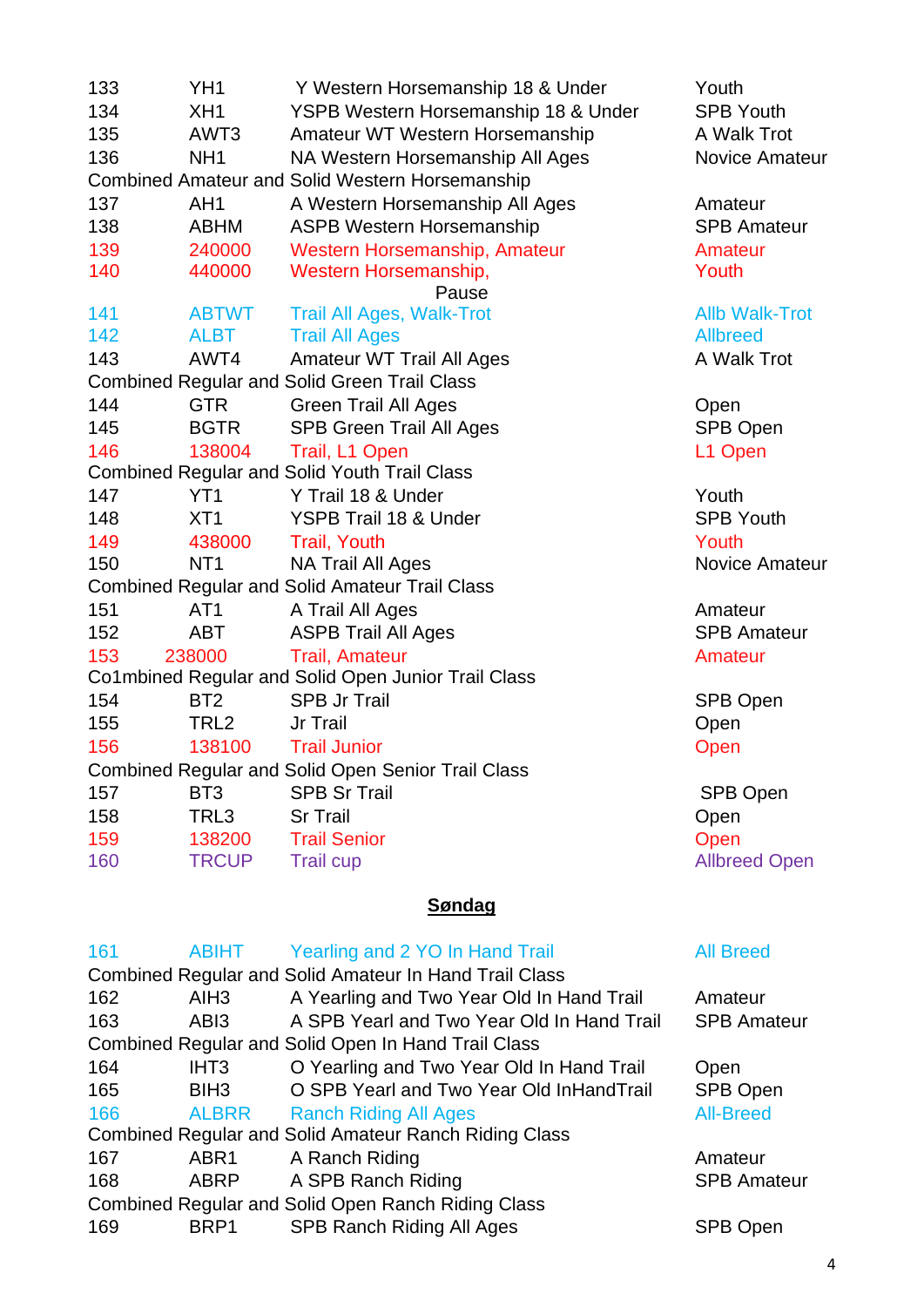| 170 | RHP1             | Ranch Riding All Ages                                          | Open                  |
|-----|------------------|----------------------------------------------------------------|-----------------------|
| 171 | 243000           | Ranch Riding, Amateur.                                         | Amateur               |
| 172 | 143000           | Ranch Riding, Open.                                            | Open                  |
| 173 | <b>RRCUP</b>     | <b>Ranch Riding Cup</b>                                        | <b>Allbreed Open</b>  |
|     |                  | Pause                                                          |                       |
| 174 | <b>ABUWT</b>     | Hunter Under Saddle All Ages, Walk-Trot                        | <b>AIIB Walk Trot</b> |
| 175 | <b>ABU</b>       | <b>Hunter Under Saddle All Ages</b>                            | <b>All Breed</b>      |
| 176 | AWT <sub>5</sub> | Amateur WT Hunter Under Saddle All Ages                        | A Walk Trot           |
| 177 | YBH1             | Y Hunter Under Saddle 18 & Under                               | Youth                 |
| 178 | XBH1             | YSPB Hunter Under Saddle 18 & U SPB                            | Youth                 |
| 179 | ABH1             | A Hunter Under Saddle All Ages                                 | Amateur               |
| 180 | ABBH             | <b>ASPB Hunter Under Saddle All Ages</b>                       | <b>SPB Amateur</b>    |
| 181 | <b>BGHU</b>      | SPB Green Hunter U Saddle All Ages                             | SPB Open              |
| 182 | <b>GHU</b>       | Green Hunter U Saddle All Ages                                 | Open                  |
| 183 | BPH <sub>2</sub> | Jr Hunter Under Saddle                                         | Open                  |
| 184 | BPH <sub>3</sub> | <b>Sr Hunter Under Saddle</b>                                  | Open                  |
| 185 | BBH <sub>1</sub> | SPB Hunter Under Saddle All Ages                               | <b>SPB Open</b>       |
| 186 | 144004           | Hunter under Saddle, L1 Open                                   | L1 Open               |
| 187 | 244000           | Hunter under Saddle, Amateur                                   | Amateur               |
| 188 | 444000           | Hunter Under Saddle, Youth                                     | Youth                 |
| 189 | 144200           | Hunter under Saddle, Senior                                    | Open                  |
| 190 | 144100           | Hunter under Saddle, Junior                                    | Open                  |
| 191 | <b>ABEWT</b>     | Hunt Seat Equitation All Ages, Walk-Trot                       | Allb Walk-Trot        |
| 192 | <b>ABS</b>       | <b>Hunt Seat Equitation All Ages</b>                           | <b>All Breed</b>      |
|     |                  | <b>Combined Regular and Solid Youth Hunt Seat Equitation</b>   |                       |
| 193 | YEE1             | Y Hunt Seat Equitation 18 & Under                              | Youth                 |
| 194 | XEE1             | YSPB Hunt Seat Equitation 18 & U                               | Youth                 |
| 195 | AWT <sub>6</sub> | A Walk Trot Hunt Seat Equitation All Ages                      | A Walk Trot           |
|     |                  | <b>Combined Regular and Solid Amateur Hunt Seat Equitation</b> |                       |
| 196 | AHS1             | A Hunt Seat Equitation All Ages                                | Amateur               |
| 197 | ABHS             | <b>ASPB Hunt Seat Equitation</b>                               | <b>SPB Amateur</b>    |
| 198 | 252000           | <b>Hunt Seat Equitation, Amateur</b>                           | Amateur               |
| 199 | 452000           | <b>Hunt Seat Equitation, Youth</b>                             | Youth                 |
| 200 | <b>ALBHH</b>     | <b>Hunter Hack All Ages</b>                                    | <b>All Breed</b>      |
| 201 | YHH1             | Y Hunter Hack 18 & Under                                       | Youth                 |
|     |                  | <b>Combined Regular and Solid Amateur Hunter Hack</b>          |                       |
| 202 | AHH1             | A Hunter Hack All Ages                                         | Amateur               |
| 203 | ABHH             | <b>ASPB Hunter Hack All Ages</b>                               | <b>SPB Amateur</b>    |
|     |                  | <b>Combined Regular and Solid Hunter Hack</b>                  |                       |
| 204 | BHH1             | <b>SPB Hunter Hack All Ages</b>                                | <b>SPB Open</b>       |
| 205 | HH <sub>1</sub>  | Hunter Hack All Ages                                           | Open                  |
|     |                  | Pause                                                          |                       |
| 206 | <b>ALLBLL</b>    | Lead Line Age 3-8                                              | <b>Allbreed</b>       |
| 207 | <b>ABPWT</b>     | <b>Western Pleasure All Ages, Walk-Trot</b>                    | <b>Allb Walk-Trot</b> |
| 208 | <b>ABW</b>       | <b>Western Pleasure All Ages</b>                               | <b>Allbreed</b>       |
| 209 | NWP1             | NA Western Pleasure All Ages                                   | <b>Novice Amateur</b> |
| 210 | AWP1             | A Western Pleasure All Ages                                    | Amateur               |
| 211 | <b>ABWP</b>      | <b>ASPB Western Pleasure All Ages</b>                          | <b>SPB Amateur</b>    |
| 212 | BWP1             | SPB Western Pleasure All Ages                                  | SPB Open              |
| 213 | WP3              | <b>Sr Western Pleasure</b>                                     | Open                  |
| 214 | 142200           | <b>Western Pleasure, Senior</b>                                | Open                  |
|     |                  |                                                                |                       |